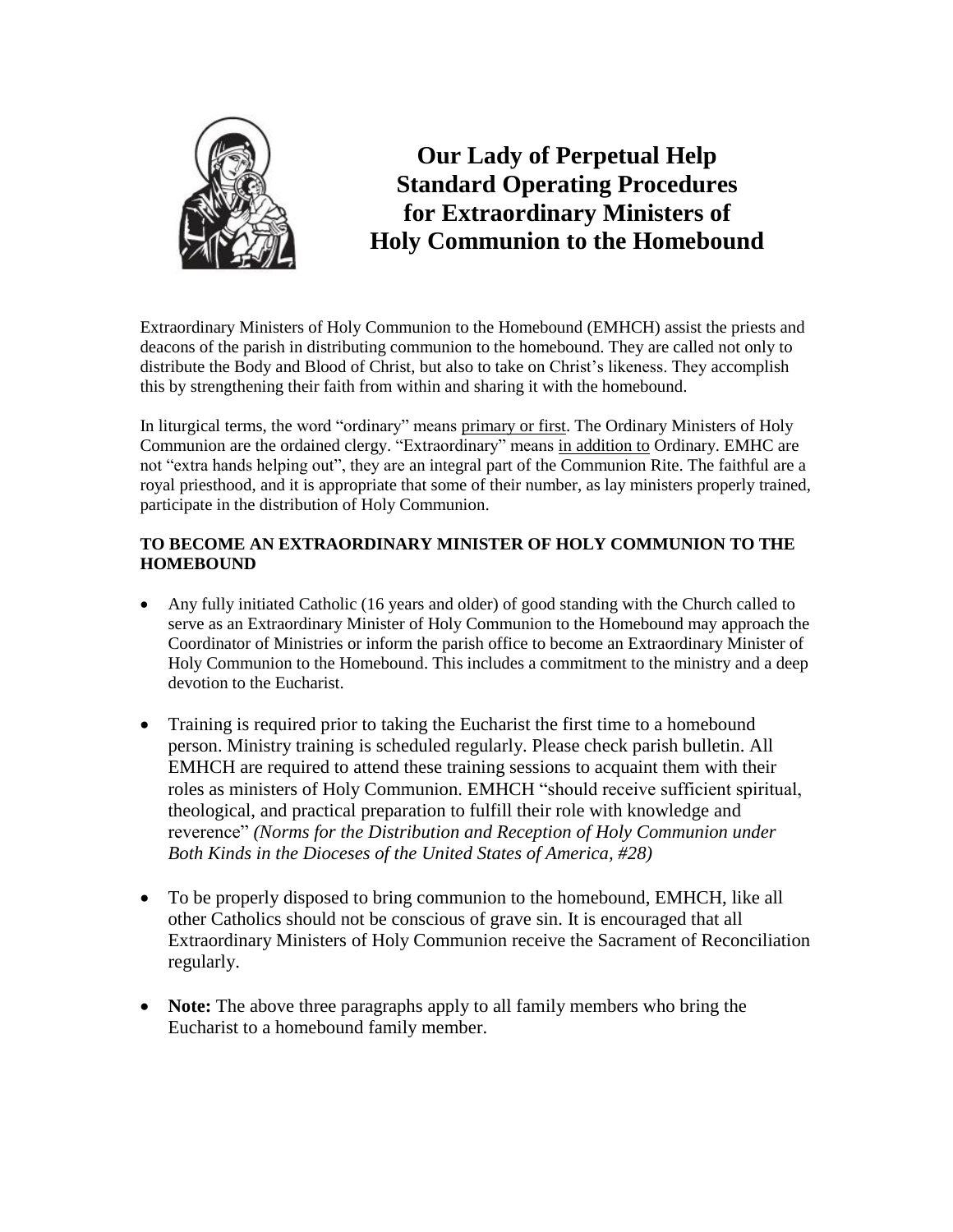## **THE PROCESS**

- People call OLPH and request to be added to the Visitation List. They need to provide the name(s) of the persons being visited, their address, their phone number, and the day of the week and the time they want to be visited.
- Julia Chun assigns the person to an EMHCH.
- After that EMHCH visits the person the first time, if the person wants to continue to have visitations, the EMHCH and the person will agree upon the day of the week and the time.
- The EMHCH will then provide this information to Julia Chun who will then provide it to the Parish Office for its Visitation Roster.
- If an EMHCH is unable to meet an appointment, the EMHCH will contact Julia Chun to get a replacement.

# **PRE-VISITATION PREPARATIONS**

- Pyx (A pyx is a small vessel, which usually looks like a gold pocket watch, in which the Holy Eucharist is carried to the homebound.)
- Burse (A burse is a small leather bag attached to a cord that is used to carry the pyx. The cord is worn around your neck. The burse on a cord keeps the Eucharist being dropped out of pockets and or lost.)
- Missalette
- Copy of **Communion of the Sick** booklet
- Note: Do **NOT** use a candle, since the homebound person may be using oxygen.

Weekday Preparations:

In addition to the above,

- Contact the Parish Office so the readings for that day may be retrieved and printed.
- Pickup this printout when getting the Eucharist.
- You may also wish to review the **Commentary for Daily Readings** to understand what the readings are about so you can share them with the homebound person. **Celebration** and **Word Among Us** are other excellent sources.

### **AT MASS**

- EMHCHs are to place their *pyxes* on the tray on the *credence table* before Mass.
- Color dots will be clipped to the Powerbox Panel above the Credence Table. Green means Go. Red means Stop.
- Post the number of hosts needed to the dot and stick it to the top of the pyx. This will be the number of hosts needed THAT DAY ONLY (include the homebound person as well as other persons present who wish to receive).You are never to get more than one day's supply.
- At the *"sign of peace",* the second Minister of the Hosts will proceed to the *credence table* and bring up the tray with *communion plates* and *pyxes*, if any, to the altar for the *Breaking of the Bread*. The Minister will place the *communion plates* and *pyxes,* if any, on the altar and return the tray to the *credence* table. Then stand beside the Altar Servers.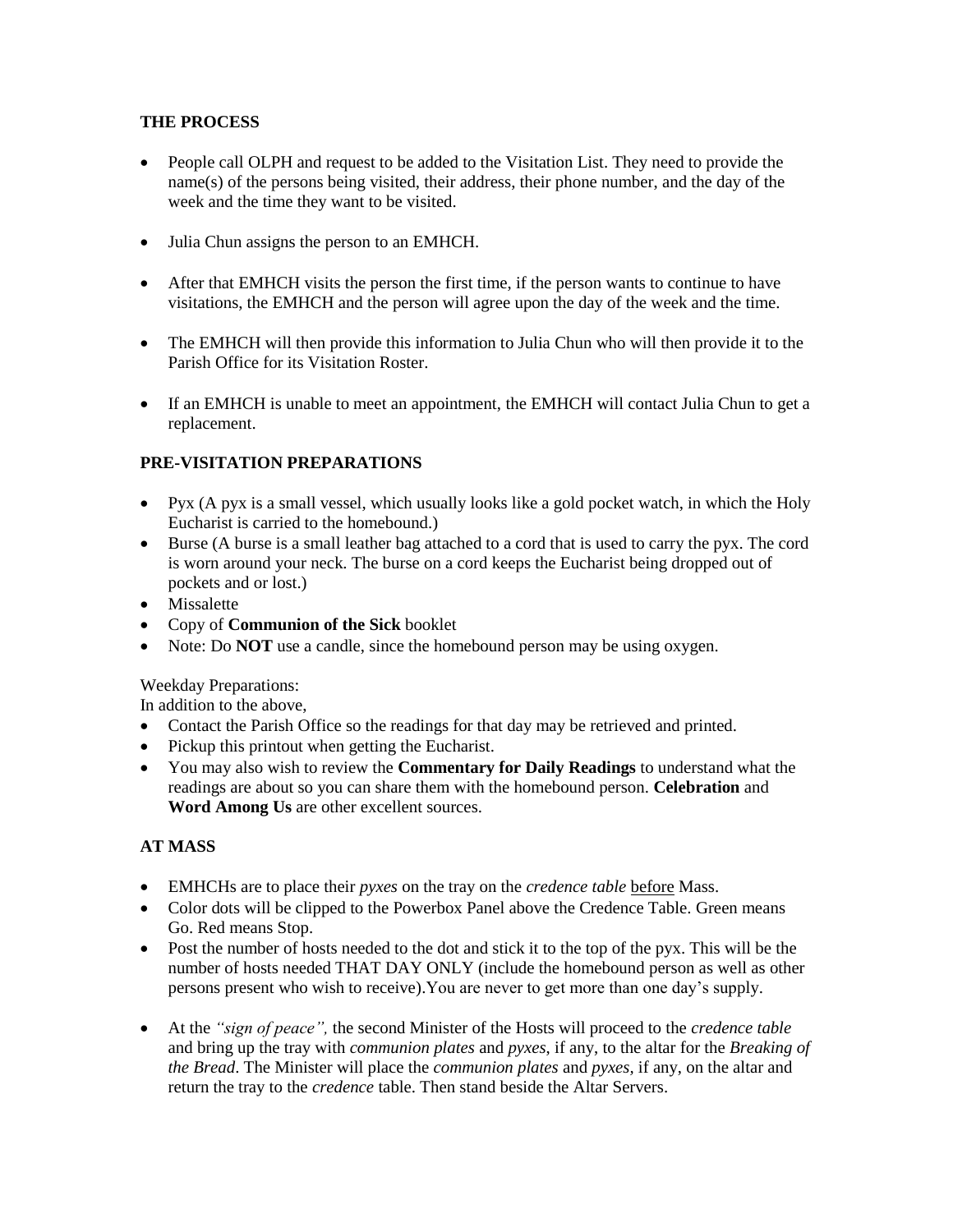- After Communion, the EMHCH who have pyxes with green tags on them, will receive their pyxes from Father. The pyxes with red tags on them will be placed in the tabernacle in the Sacristy. They will be picked up by the EMHCH later.
- Anyone authorized to take the Eucharist to the sick must go directly from the church to the place where the sick person lives or is under care. During that journey, it is customary not to speak to anyone, except out of necessity. Prayer and recollection should occupy those who are privileged to carry the Blessed Sacrament during this ministry. Moreover, no one is permitted to leave the Eucharist in his/her home or car before or after taking God's sublime Gift to the sick.

*(Liturgical Question Box: Answers to Common Questions about the Modern Liturgy by Peter J. Elliott; San Francisco: Ignatius Press, c1998, p.154.)*

# **THE VISITATION**

#### **Eucharistic Fast**

The homebound person to who you minister may ask about the Church's regulation on the Eucharistic fast.

One who is to receive the Most Holy Eucharist is to abstain from any food or drink, with the exception only of water and medicine, for at least the period of one hour before Holy Communion.

Those who are advanced in age or who suffer from any infirmity, as well as those who take care of them, can receive the Most Holy Eucharist even if they have taken something during the previous hour.

(*Code of Canon Law: Latin-English Edition*, Canon 919, first and third paragraphs)

Thus, if elderly or ill persons (and those who care for them) have taken food, drink or medicine only a short while before your visit, they are not prevented from receiving Holy Communion.

### **OUTLINE OF THE RITE**

Use the **Communion of the Sick** booklet (which taken from the ritual book, *Pastoral Care of the Sick: Rite of Anointing and Viaticum*). (A copy of this booklet will be given to each trainee at the time of their initial training.) The page number for each part of the rite in the booklet follows the heading in parentheses. As the EMHCH becomes more familiar with the booklet, he/she is encouraged to try all of the prayers for each part in the booklet and thereby give the homebound person a fuller experience.

### INTRODUCTORY RITES

- Greeting  $(p. 11)$
- Sprinkling with Holy Water (p. 12)
- Penitential Rite (pp. 13-14)

#### LITURGY OF THE WORD

- Reading (from Sunday's Gospel from that season's Missalette or pp. 14-16)
- Response (p. 17)
- General Intercessions  $(p. 17)$